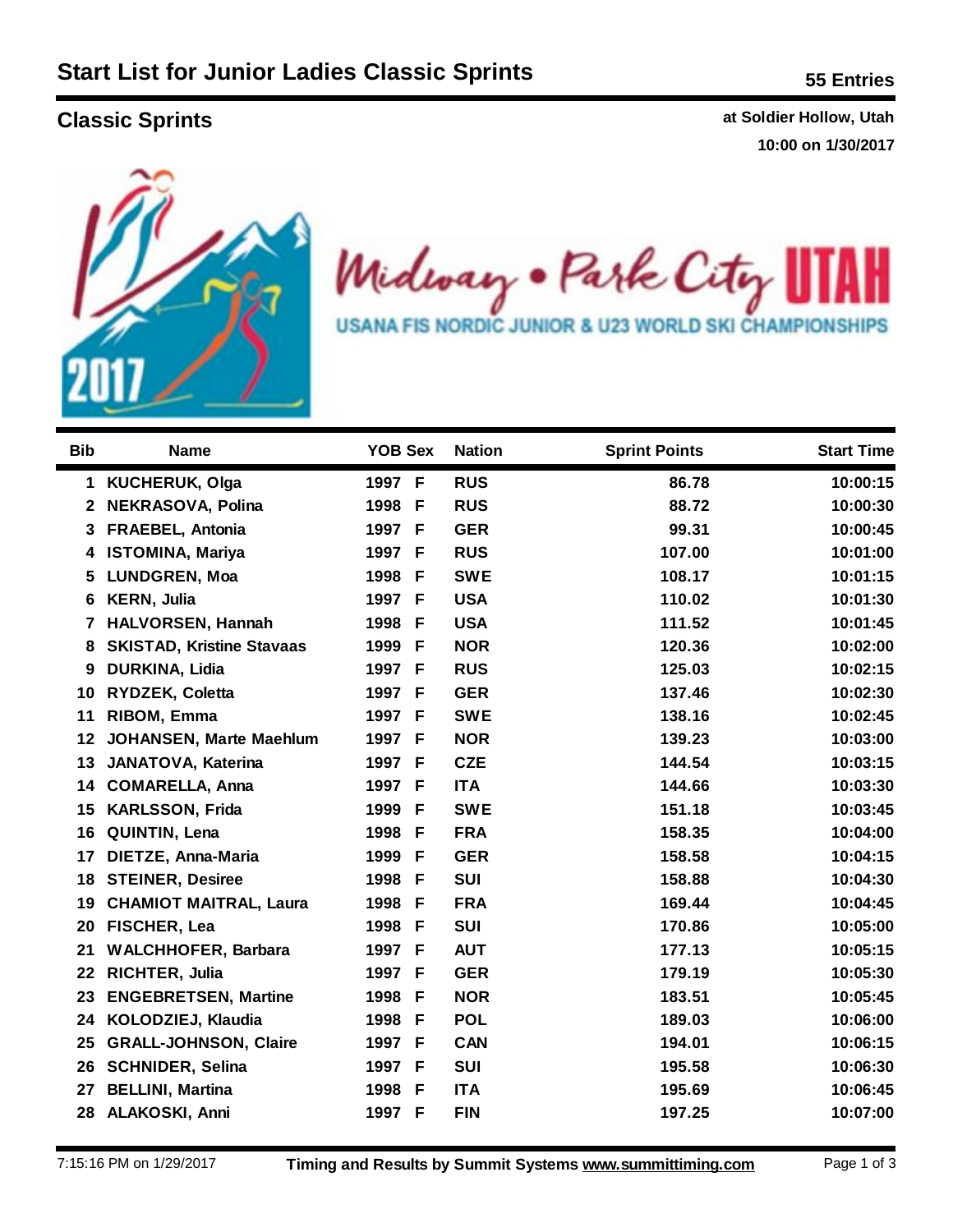| <b>Bib</b> | <b>Name</b>                  | <b>YOB Sex</b> |     | <b>Nation</b> | <b>Sprint Points</b> | <b>Start Time</b> |
|------------|------------------------------|----------------|-----|---------------|----------------------|-------------------|
| 29         | PITTIN, Cristina             | 1998 F         |     | <b>ITA</b>    | 210.85               | 10:07:15          |
| 30         | <b>JORTBERG, Lauren</b>      | 1997 F         |     | <b>USA</b>    | 214.68               | 10:07:30          |
| 31         | HAVLICKOVA, Barbora          | 2000           | F   | <b>CZE</b>    | 216.42               | 10:07:45          |
| 32         | KORVA, Anita                 | 1999           | -F  | <b>FIN</b>    | 216.78               | 10:08:00          |
| 33         | PIIPPO, Eveliina             | 1998           | F   | <b>FIN</b>    | 217.23               | 10:08:15          |
| 34         | <b>KLAUSEN, Marthe</b>       | 1997 F         |     | <b>NOR</b>    | 218.12               | 10:08:30          |
| 35         | MIYAZAKI, Hikari             | 1998 F         |     | <b>JPN</b>    | 218.51               | 10:08:45          |
| 36         | RICHARDSON, Annika           | 1998           | F   | CAN           | 221.56               | 10:09:00          |
| 37         | MANDELJC, Anja               | 1999           | -F  | <b>SLO</b>    | 231.23               | 10:09:15          |
| 38         | LAMSA, Emmi                  | 1998           | F   | <b>FIN</b>    | 232.68               | 10:09:30          |
| 39         | STANKOVA, Zuzana             | 1997 F         |     | <b>CZE</b>    | 238.83               | 10:09:45          |
| 40         | <b>BROLL, Veronika</b>       | 1997 F         |     | <b>ITA</b>    | 243.06               | 10:10:00          |
| 41         | <b>WARLO, Agata</b>          | 1997 F         |     | <b>POL</b>    | 250.38               | 10:10:15          |
| 42         | <b>PULLES, Mariel Merlii</b> | 1998 F         |     | <b>EST</b>    | 251.51               | 10:10:30          |
| 43         | <b>SKENDER, Gabrijela</b>    | 1999           | F   | <b>CRO</b>    | 258.56               | 10:10:45          |
| 44         | YOKOHAMA, Shiori             | 1999           | F   | <b>JPN</b>    | 259.63               | 10:11:00          |
| 45         | <b>MCCREREY, Taeler</b>      | 1997 F         |     | <b>USA</b>    | 259.94               | 10:11:15          |
| 46         | <b>GROS, Cecile</b>          | 1997 F         |     | <b>FRA</b>    | 273.92               | 10:11:30          |
| 47         | <b>KROL, Yuliia</b>          | 1998 F         |     | <b>UKR</b>    | 274.78               | 10:11:45          |
| 48         | SOBUE, Rin                   | 2000           | F   | <b>JPN</b>    | 278.60               | 10:12:00          |
| 49         | <b>KRCKOVA, Eliska</b>       | 1997           | F   | <b>CZE</b>    | 279.37               | 10:12:15          |
| 50         | <b>COMPTON, Lisle</b>        | 1998           | F   | <b>CAN</b>    | 287.09               | 10:12:30          |
| 51         | <b>BOLAND, Lillian</b>       | 1999           | F   | <b>AUS</b>    | 287.21               | 10:12:45          |
| 52         | <b>MAJBAECK, Maja</b>        | 1998 F         |     | <b>SWE</b>    | 295.08               | 10:13:00          |
| 53         | <b>IGLESIAS, Lydia</b>       | 1997           | - F | <b>ESP</b>    | 297.09               | 10:13:15          |
| 54         | KOBAYASHI, Chika             | 1998 F         |     | <b>JPN</b>    | 321.04               | 10:13:30          |
|            | 55 HYNES, Natalie            | 1998 F         |     | <b>CAN</b>    | 436.52               | 10:13:45          |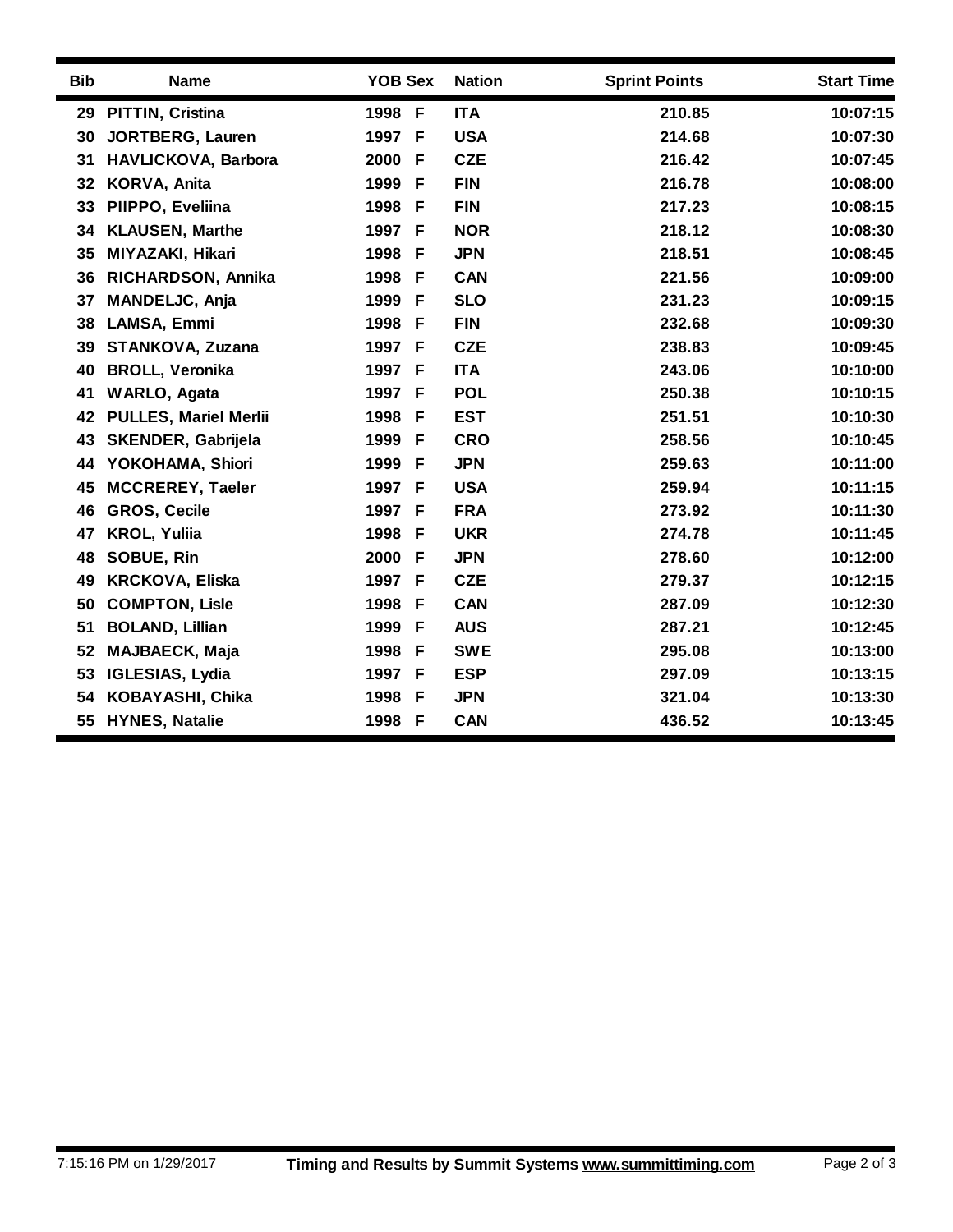**Classic Sprints Classic Sprints at Soldier Hollow, Utah lassic Sprints at Soldier Hollow, Utah 10:00 on 1/30/2017**



Midway . Park City ł **USANA FIS NORDIC JUNIOR & U23 WORLD SKI CHAMPIONSHIPS** 

| <b>Bib</b>   | <b>Name</b>                   | <b>YOB</b> | <b>Nation</b> | <b>Sprint Points</b> | <b>Start Time</b> |
|--------------|-------------------------------|------------|---------------|----------------------|-------------------|
| 1            | <b>SUHONEN, Verneri</b>       | 1997       | <b>FIN</b>    | 74.27                | 10:25:15          |
| $2^{\circ}$  | <b>VECHKANOV, Vladislav</b>   | 1997       | <b>RUS</b>    | 87.80                | 10:25:30          |
| 3            | <b>KLUGEN, Alexander</b>      | 1997       | <b>RUS</b>    | 104.22               | 10:25:45          |
| 4            | <b>JACOBSSON, Hugo</b>        | 1997       | <b>SWE</b>    | 104.97               | 10:26:00          |
| 5            | <b>STAKSTON, Petter</b>       | 1997       | <b>NOR</b>    | 108.80               | 10:26:15          |
| 6            | PERSSON, Adam                 | 1998       | <b>SWE</b>    | 110.43               | 10:26:30          |
| $\mathbf{7}$ | SIPILA, Turo                  | 1997       | <b>FIN</b>    | 115.54               | 10:26:45          |
| 8            | <b>LAUDE, Camille</b>         | 1998       | <b>FRA</b>    | 125.30               | 10:27:00          |
| 9            | <b>COLLET, Martin</b>         | 1997       | <b>FRA</b>    | 129.47               | 10:27:15          |
| 10           | ROOS, Henri                   | 1998       | <b>EST</b>    | 134.08               | 10:27:30          |
| 11           | <b>BLAIS, Antoine</b>         | 1997       | <b>CAN</b>    | 138.96               | 10:27:45          |
| 12           | <b>MATOSSI, Livio</b>         | 1997       | <b>SUI</b>    | 139.14               | 10:28:00          |
| 13           | <b>KAZARINOV, Egor</b>        | 1997       | <b>RUS</b>    | 142.64               | 10:28:15          |
| 14           | <b>LARSEN, Thomas Helland</b> | 1998       | <b>NOR</b>    | 145.72               | 10:28:30          |
| 15           | <b>SEFCIK, Jozef</b>          | 1997       | <b>SVK</b>    | 154.90               | 10:28:45          |
| 16           | <b>BRUGGER, Janosch</b>       | 1997       | <b>GER</b>    | 155.42               | 10:29:00          |
| 17           | ROSJOE, Eric                  | 1998       | <b>SWE</b>    | 157.39               | 10:29:15          |
| 18           | ORLYK, Andrii                 | 1998       | <b>UKR</b>    | 157.97               | 10:29:30          |
| 19           | <b>FOETTINGER, Michael</b>    | 1997       | <b>AUT</b>    | 163.90               | 10:29:45          |
| 20           | <b>SVINSAAS, Jo</b>           | 1997       | <b>NOR</b>    | 164.10               | 10:30:00          |
| 21           | <b>GODFREY, Reed</b>          | 1998       | <b>CAN</b>    | 172.23               | 10:30:15          |
| 22           | <b>HARMEYER, Bill</b>         | 1997       | <b>USA</b>    | 176.22               | 10:30:30          |
| 23           | <b>HARATYK, Mateusz</b>       | 1998       | <b>POL</b>    | 177.03               | 10:30:45          |
| 24           | PECHOUSEK, Jan                | 1997       | <b>CZE</b>    | 182.42               | 10:31:00          |
| 25           | KILIVNYUK, Kirill             | 1998       | <b>RUS</b>    | 183.53               | 10:31:15          |
| 26           | HUSAIN, Kamran                | 1997       | <b>USA</b>    | 185.68               | 10:31:30          |
| 27           | LEISMUELLER, Jakob            | 1997       | <b>GER</b>    | 188.98               | 10:31:45          |
|              | 28 PIRNESKOSKI, Santeri       | 1998       | <b>FIN</b>    | 189.31               | 10:32:00          |